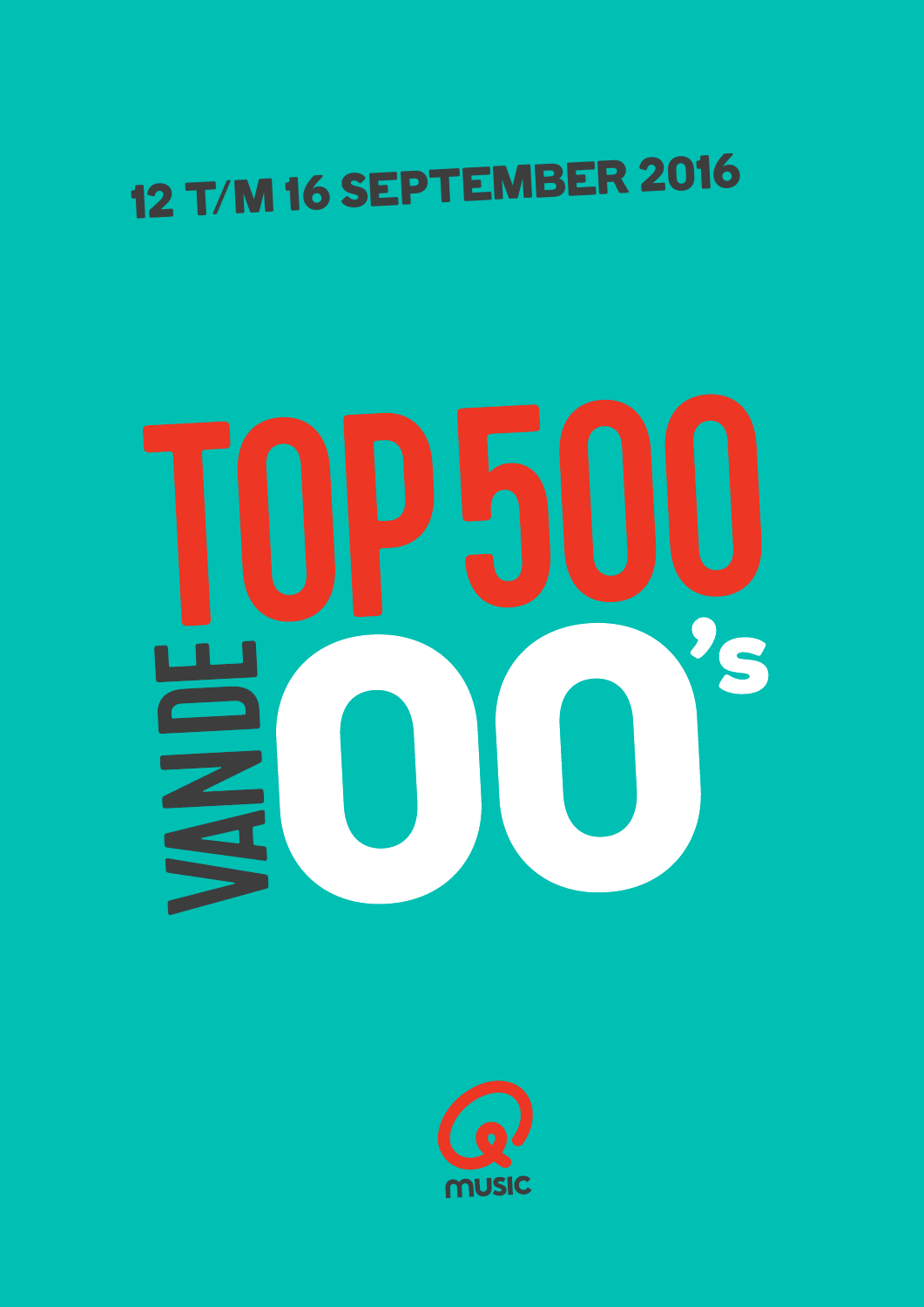| <b>POS 2016</b>         | <b>POS 2015</b>           | <b>Titel</b>                                 | <b>Artiest</b>                                 |          |
|-------------------------|---------------------------|----------------------------------------------|------------------------------------------------|----------|
| $\boldsymbol{\eta}$     | $\overline{\mathcal{L}}$  | $\boldsymbol{\eta}$                          | ?                                              |          |
| $\boldsymbol{\eta}$     | $\overline{\mathcal{L}}$  | $\boldsymbol{\eta}$                          |                                                |          |
| ?                       | $\overline{\mathfrak{c}}$ | $\boldsymbol{\eta}$                          |                                                |          |
| $\boldsymbol{\eta}$     | $\overline{\mathcal{L}}$  | 2                                            |                                                |          |
| 7                       | $\boldsymbol{\eta}$       |                                              |                                                |          |
| ?                       | $\overline{?}$            |                                              |                                                |          |
| 7                       | $\overline{\mathcal{L}}$  |                                              |                                                |          |
| 7                       | $\boldsymbol{\eta}$       |                                              |                                                |          |
| ?                       | $\overline{\mathfrak{c}}$ |                                              |                                                | $\bm{U}$ |
| $\boldsymbol{\eta}$     | $\overline{\mathcal{L}}$  |                                              |                                                |          |
| $\overline{\mathbf{1}}$ | 51                        | <b>Het Land Van</b>                          | <b>LANGE FRANS &amp; BAAS B</b>                |          |
| 12                      | 59                        | Single Ladies (Put A Ring On It)             | <b>BEYONCÉ</b>                                 |          |
| 13                      | 22                        | <b>Sex On Fire</b>                           | <b>KINGS OF LEON</b>                           |          |
| 14                      | 11                        | <b>Love Story</b>                            | <b>TAYLOR SWIFT</b>                            |          |
| 15                      | 10                        | <b>Lose Yourself</b>                         | <b>EMINEM</b>                                  |          |
| 16                      | 35                        | <b>Where Is The Love?</b>                    | <b>BLACK EYED PEAS &amp; JUSTIN TIMBERLAKE</b> |          |
| 17                      | 26                        | <b>Beautiful Day</b>                         | U <sub>2</sub>                                 |          |
| 18                      | 68                        | Rampeneren                                   | ALI B                                          |          |
| 19                      | 45                        | <b>Chasing Cars</b>                          | <b>SNOW PATROL</b>                             | Ц        |
| 20                      | 21                        | <b>I Would Stay</b>                          | <b>KREZIP</b>                                  |          |
| 21                      | 127                       | <b>Everytime We Touch</b>                    | CASCADA                                        |          |
| 22                      | 27                        | Halo                                         | <b>BEYONCÉ</b>                                 |          |
| 23                      | 40                        | <b>Seven Nation Army</b>                     | <b>WHITE STRIPES</b>                           |          |
| 24                      | 16                        | <b>Dochters</b>                              | <b>MARCO BORSATO</b>                           |          |
| 25                      | 131                       | <b>Dirrty</b>                                | <b>CHRISTINA AGUILERA</b>                      |          |
| 26                      | 29                        | I'm Yours                                    | <b>JASON MRAZ</b>                              |          |
| 27                      | 60                        | <b>Numb/Encore</b>                           | <b>LINKIN PARK &amp; JAY Z</b>                 |          |
| 28                      | 240                       | Sandstorm                                    | <b>DARUDE</b>                                  |          |
| 29                      | 173                       | <b>Nothing Else Matters (S&amp;M Live)</b>   | <b>METALLICA</b>                               |          |
| 30                      | 71                        | It's My Life                                 | <b>BON JOVI</b>                                |          |
| 31<br>32                | 76<br>14                  | <b>You're Beautiful</b><br><b>Poker Face</b> | <b>JAMES BLUNT</b><br><b>LADY GAGA</b>         |          |
| 33                      | $\overline{7}$            | <b>The Scientist</b>                         | COLDPLAY                                       |          |
| 34                      | 57                        | <b>SkBer Boi</b>                             | <b>AVRIL LAVIGNE</b>                           |          |
| 35                      | 187                       | <b>Onderweg</b>                              | <b>ABEL</b>                                    |          |
| 36                      | 113                       | Weekend                                      | <b>SCOOTER</b>                                 |          |
| 37                      | 78                        | <b>My Immortal</b>                           | <b>EVANESCENCE</b>                             |          |
| 38                      | 119                       | <b>Father &amp; Friend</b>                   | <b>ALAIN CLARK</b>                             |          |
| 39                      | 48                        | <b>Crazy In Love</b>                         | <b>BEYONCÉ &amp; JAY Z</b>                     |          |
| 40                      | 55                        | <b>Californication</b>                       | <b>RED HOT CHILI PEPPERS</b>                   |          |
| 41                      | 81                        | <b>I Kissed A Girl</b>                       | <b>KATY PERRY</b>                              |          |
| 42                      | 62                        | Kryptonite                                   | <b>3 DOORS DOWN</b>                            |          |
| 43                      | 63                        | <b>Afscheid Nemen Bestaat Niet</b>           | <b>MARCO BORSATO</b>                           |          |
| 44                      | 12                        | <b>This Love</b>                             | <b>MAROON 5</b>                                |          |
| 45                      | 56                        | Dragostea Din Tei                            | 0-ZONE                                         |          |
| 46                      | 19                        | <b>Somewhere Only We Know</b>                | <b>KEANE</b>                                   |          |
| 47                      | 277                       | <b>Back To Black</b>                         | <b>AMY WINEHOUSE</b>                           |          |
| 48                      | 67                        | <b>Ice Queen</b>                             | <b>WITHIN TEMPTATION</b>                       |          |
| 49                      | 75                        | <b>One More Time</b>                         | <b>DAFT PUNK</b>                               |          |
| 50                      | 229                       | Ik Wou Dat Ik Jou Was                        | <b>VELDHUIS &amp; KEMPER</b>                   |          |
| 51                      | 34                        | <b>Clocks</b>                                | COLDPLAY                                       |          |
| 52                      | 228                       | <b>Played-A-Live (The Bongo Song)</b>        | <b>SAFRI DUO</b>                               |          |
| 53                      | 31                        | <b>Michel</b>                                | <b>ANOUK</b>                                   |          |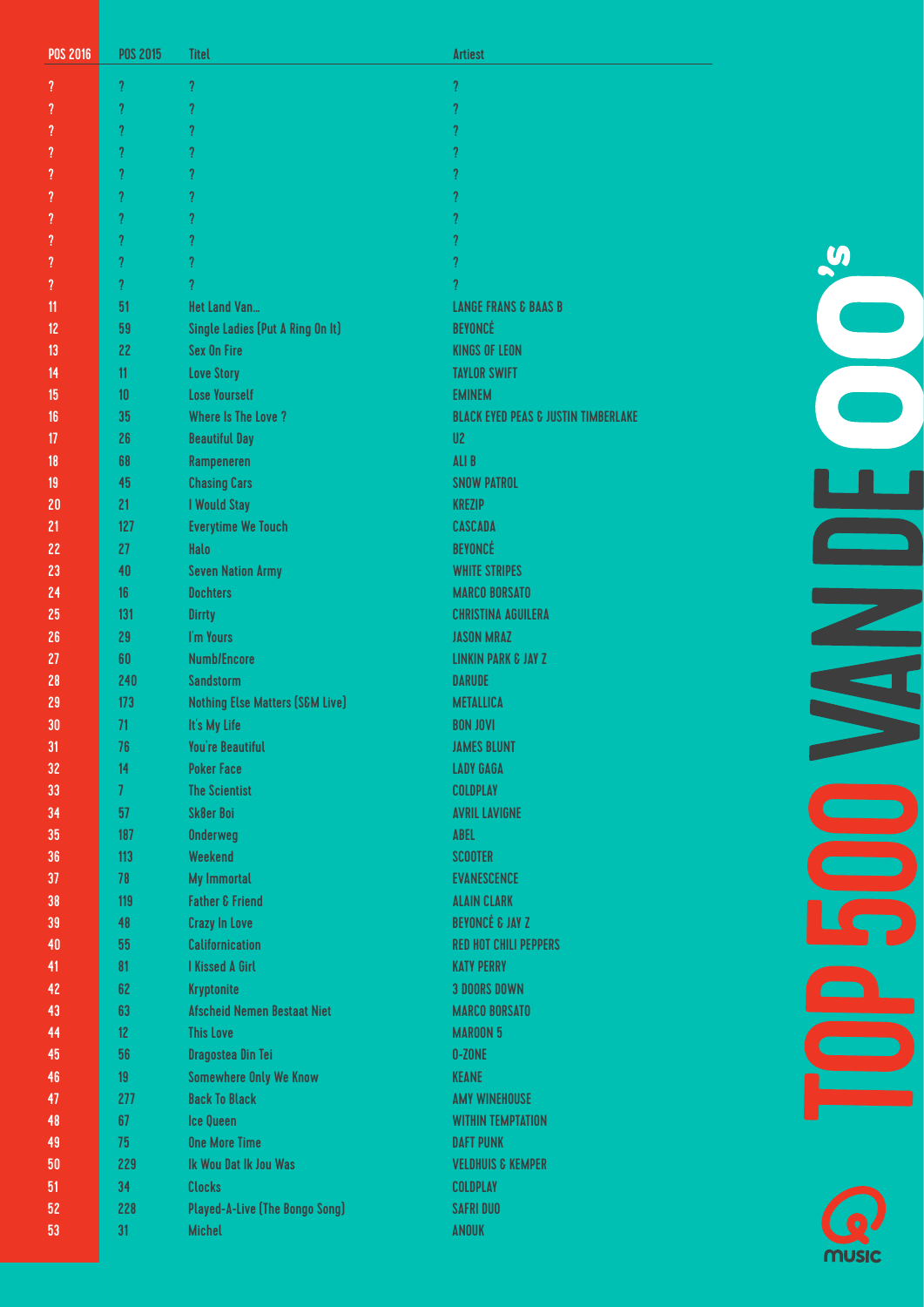| <b>POS 2016</b> | <b>POS 2015</b> | <b>Titel</b>                                    | <b>Artiest</b>                                        |                |
|-----------------|-----------------|-------------------------------------------------|-------------------------------------------------------|----------------|
| 54              | 32              | <b>Boulevard Of Broken Dreams</b>               | <b>GREEN DAY</b>                                      |                |
| 55              | 17              | <b>Umbrella</b>                                 | <b>RIHANNA &amp; JAY Z</b>                            |                |
| 56              | 50              | <b>Fireflies</b>                                | <b>OWL CITY</b>                                       |                |
| 57              | 33              | <b>Whenever Wherever</b>                        | <b>SHAKIRA</b>                                        |                |
| 58              | 42              | Freestyler                                      | <b>BOMFUNK MC'S</b>                                   |                |
| 59              | 339             | <b>Beautiful</b>                                | <b>CHRISTINA AGUILERA</b>                             |                |
| 60              | 9               | <b>Breakeven</b>                                | THE SCRIPT                                            |                |
| 61              | 95              | If I Were A Boy                                 | <b>BEYONCÉ</b>                                        |                |
| 62              | 201             | All The Things She Said                         | <b>T.A.T.U.</b>                                       | U)             |
| 63              | 114             | <b>Bloed Zweet &amp; Tranen</b>                 | <b>ANDRE HAZES</b>                                    |                |
| 64              | 88              | <b>Hey Ya!</b>                                  | <b>OUTKAST</b>                                        |                |
| 65              | 235             | <b>Bring Me To Life</b>                         | <b>EVANESCENCE</b>                                    |                |
| 66              | 77              | <b>Uptown Girl</b>                              | <b>WESTLIFE</b>                                       |                |
| 67              | 36              | <b>She Will Be Loved</b>                        | <b>MAROON 5</b>                                       |                |
| 68              | 54              | <b>Bad Romance</b>                              | <b>LADY GAGA</b>                                      |                |
| 69              | 170             | <b>Alles Is Liefde</b>                          | <b>BLOF</b>                                           |                |
| 70              | 25              | Hero                                            | <b>ENRIQUE IGLESIAS</b>                               |                |
| 71              | 20              | <b>When Love Takes Over</b>                     | <b>DAVID GUETTA &amp; KELLY ROWLAND</b>               |                |
| 72              | 94              | Damn (I Think I Love You)                       | K-OTIC                                                |                |
| 73              | 38              | <b>Cry Me A River</b>                           | <b>JUSTIN TIMBERLAKE</b>                              |                |
| 74              | 65              | <b>How You Remind Me</b>                        | <b>NICKELBACK</b>                                     |                |
| 75              | 90              | <b>Valerie</b>                                  | <b>AMY WINEHOUSE &amp; MARK RONSON</b>                |                |
| 76              | 178             | Watskeburt?!                                    | DE JEUGD VAN TEGENWOORDIG                             |                |
| 77              | 137             | This Is The Life                                | <b>AMY MACDONALD</b>                                  | Z              |
| 78              | 72              | <b>Empire State Of Mind</b>                     | <b>JAY Z &amp; ALICIA KEYS</b>                        |                |
| 79              | 97              | <b>Overcome</b>                                 | <b>LIVE</b>                                           |                |
| 80              | 138             | Als De Morgen Is Gekomen                        | <b>JAN SMIT</b>                                       |                |
| 81              | 70              | <b>Stan</b>                                     | <b>EMINEM</b>                                         |                |
| 82              | 134             | <b>Oops! I Did It Again</b>                     | <b>BRITNEY SPEARS</b>                                 |                |
| 83              | 41              | <b>How To Save A Life</b><br>In And Out Of Love | <b>THE FRAY</b><br>ARMIN VAN BUUREN & SHARON DEN ADEL |                |
| 84<br>85        | 139<br>121      | <b>Rood</b>                                     | <b>MARCO BORSATO</b>                                  |                |
| 86              | 82              | <b>Unfaithful</b>                               | <b>RIHANNA</b>                                        |                |
| 87              | 46              | Rock Dj                                         | <b>ROBBIE WILLIAMS</b>                                |                |
| 88              | 123             | Kylie                                           | <b>AKCENT</b>                                         |                |
| 89              | 161             | <b>Here Without You</b>                         | <b>3 DOORS DOWN</b>                                   | $\blacksquare$ |
| 90              | 225             | <b>Step Right Up</b>                            | <b>JAMAI</b>                                          |                |
| 91              | 154             | Yeah                                            | <b>USHER</b>                                          |                |
| 92              | 166             | Pak Maar M'n Hand                               | <b>NICK &amp; SIMON</b>                               |                |
| 93              | 111             | <b>Wake Me Up When September Ends</b>           | <b>GREEN DAY</b>                                      |                |
| 94              | 61              | <b>Sweet Goodbyes</b>                           | <b>KREZIP</b>                                         |                |
| 95              | 158             | <b>Boten Anna</b>                               | <b>BASSHUNTER</b>                                     | $\blacksquare$ |
| 96              | 108             | Lost                                            | <b>ANOUK</b>                                          |                |
| 97              | 112             | Do You Know (The Ping Pong Song)                | <b>ENRIQUE IGLESIAS</b>                               |                |
| 98              | 344             | <b>The Reason</b>                               | <b>HOOBASTANK</b>                                     |                |
| 99              | 52              | <b>Hips Don't Lie</b>                           | <b>SHAKIRA &amp; WYCLEF JEAN</b>                      |                |
| 100             | 135             | Apologize                                       | <b>TIMBALAND &amp; ONEREPUBLIC</b>                    |                |
| 101             | 207             | Kernkraft 400                                   | <b>ZOMBIE NATION</b>                                  |                |
| 102             | 100             | Fallin'                                         | <b>ALICIA KEYS</b>                                    |                |
| 103             | 238             | <b>Bring It All Back</b>                        | S CLUB <sub>7</sub>                                   |                |
| 104             | 47              | <b>The Pretender</b>                            | <b>FOO FIGHTERS</b>                                   |                |
| 105             | 89              | Zij                                             | <b>MARCO BORSATO</b>                                  |                |
| 106             | 258             | <b>Relax Take It Easy</b>                       | <b>MIKA</b>                                           |                |
|                 |                 |                                                 |                                                       |                |

D<br>D<br>P

œ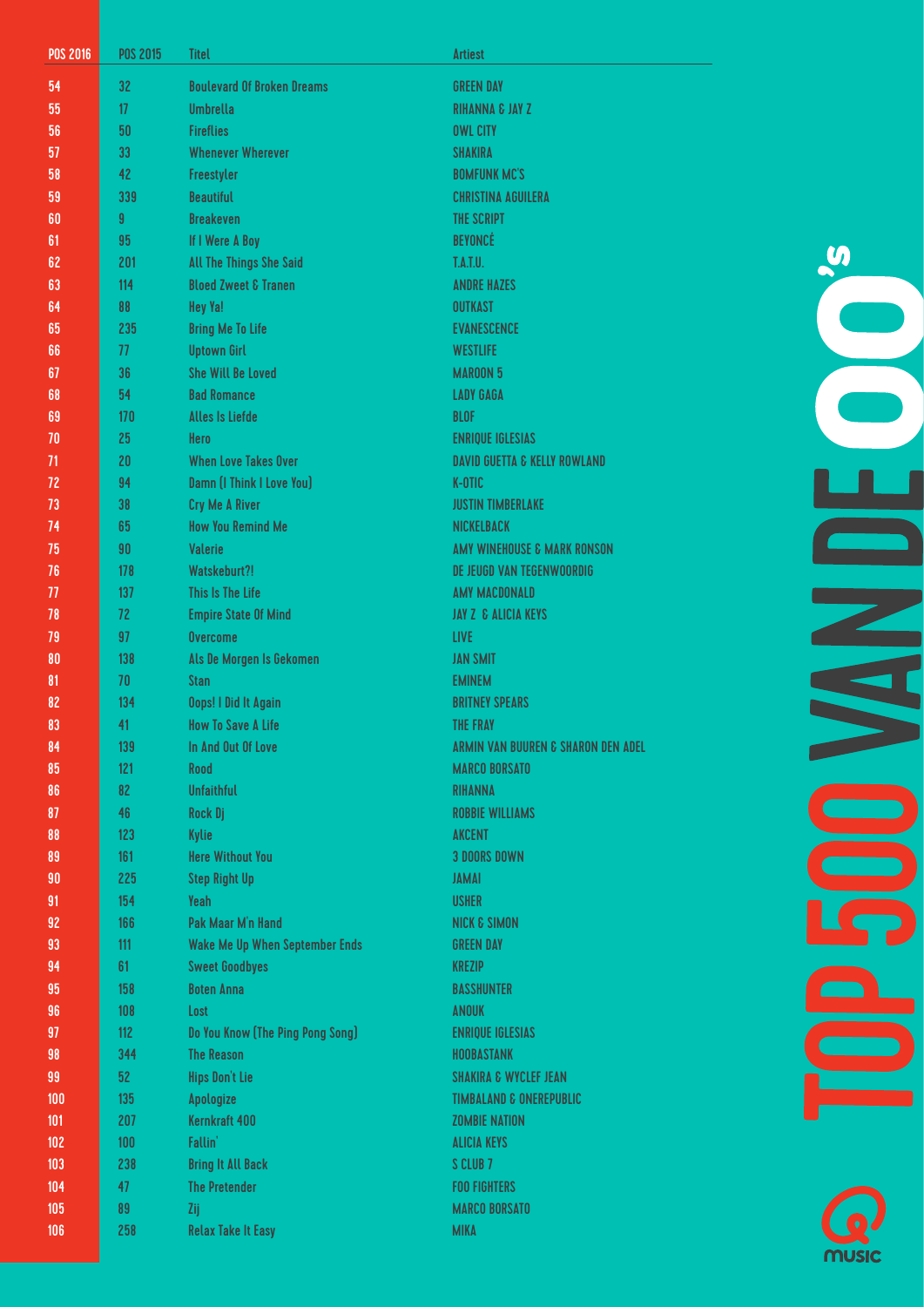| <b>POS 2016</b> | <b>POS 2015</b> | <b>Titel</b>                               | <b>Artiest</b>                     |                       |
|-----------------|-----------------|--------------------------------------------|------------------------------------|-----------------------|
| 107             | 83              | <b>Ruby</b>                                | <b>KAISER CHIEFS</b>               |                       |
| 108             | 152             | <b>Dear Mr President</b>                   | <b>PINK</b>                        |                       |
| 109             | 359             | <b>Lonely</b>                              | AKON                               |                       |
| 110             | 302             | <b>No One Knows</b>                        | QUEENS OF THE STONE AGE            |                       |
| 111             | 91              | <b>Can't Stop Loving You</b>               | PHIL COLLINS                       |                       |
| 112             | 350             | Rehab                                      | <b>AMY WINEHOUSE</b>               |                       |
| 113             | 92              | <b>Traffic</b>                             | <b>TIËSTO</b>                      |                       |
| 114             | 141             | <b>Like Toy Soldiers</b>                   | <b>EMINEM</b>                      |                       |
| 115             | 182             | <b>Human</b>                               | THE KILLERS                        | $\boldsymbol{\omega}$ |
| 116             | 18              | Feel                                       | <b>ROBBIE WILLIAMS</b>             |                       |
| 117             | 270             | <b>Bye Bye Bye</b>                         | <b>NSYNC</b>                       |                       |
| 118             | 418             | <b>Try Again</b>                           | <b>AALIYAH</b>                     |                       |
| 119             | 43              | <b>Use Somebody</b>                        | <b>KINGS OF LEON</b>               |                       |
| 120             | 103             | <b>Bad Day</b>                             | <b>DANIEL POWTER</b>               |                       |
| 121             | 212             | We Come 1                                  | <b>FAITHLESS</b>                   |                       |
| 122             | 157             | <b>Wat Zou Je Doen</b>                     | <b>MARCO BORSATO &amp; ALI B</b>   |                       |
| 123             | 311             | <b>American Idiot</b>                      | <b>GREEN DAY</b>                   |                       |
| 124             | 431             | <b>With You</b>                            | <b>CHRIS BROWN</b>                 |                       |
| 125             | 98              | <b>Baby Get Higher</b>                     | <b>VANVELZEN</b>                   |                       |
| 126             | 146             | <b>Love Generation</b>                     | <b>BOB SINCLAR</b>                 |                       |
| 127             | 74              | <b>Chasing Pavements</b>                   | <b>ADELE</b>                       |                       |
| 128             | 276             | <b>Dansplaat</b>                           | <b>BRAINPOWER</b>                  |                       |
| 129             | 148             | <b>Little Lion Man</b>                     | <b>MUMFORD &amp; SONS</b>          |                       |
| 130             | 250             | <b>Survivor</b>                            | <b>DESTINY'S CHILD</b>             |                       |
| 131             | 213             | Hurt                                       | <b>CHRISTINA AGUILERA</b>          | Z                     |
| 132             | 309             | <b>Walk On Water</b>                       | <b>MILK INC.</b>                   |                       |
| 133             | 292             | <b>Anyplace Anywhere Anytime</b>           | <b>NENA &amp; KIM WILDE</b>        |                       |
| 134             | 210             | It Wasn't Me                               | <b>SHAGGY</b>                      |                       |
| 135             | 147             | <b>Tranen Gelachen</b>                     | <b>GUUS MEEUWIS</b>                |                       |
| 136             | 96              | <b>Sexy Bitch</b>                          | <b>DAVID GUETTA &amp; AKON</b>     |                       |
| 137             | 217             | The Ketchup Song (Asereje)                 | <b>LAS KETCHUP</b>                 |                       |
| 138             | 109             | <b>Breaking The Habit</b>                  | <b>LINKIN PARK</b>                 |                       |
| 139             | 208             | Zij Gelooft In Mij                         | <b>ANDRE HAZES</b>                 | œ                     |
| 140             | 15              | Girl                                       | <b>ANOUK</b>                       |                       |
| 141             | 64              | <b>I Know You Want Me</b><br>So Incredible | <b>PITBULL</b>                     |                       |
| 142             | 101<br>136      |                                            | <b>ILSE DELANGE</b><br><b>MUSE</b> |                       |
| 143<br>144      | 58              | <b>Uprising</b><br><b>Holiday In Spain</b> | <b>COUNTING CROWS &amp; BLOF</b>   |                       |
| 145             | 28              | So What                                    | <b>PINK</b>                        |                       |
| 146             | 249             | <b>My Love</b>                             | <b>WESTLIFE</b>                    |                       |
| 147             | 150             | <b>Hung Up</b>                             | <b>MADONNA</b>                     |                       |
| 148             | $\blacksquare$  | <b>Maak Me Gek</b>                         | <b>GERARD JOLING</b>               |                       |
| 149             | 293             | Ms. Jackson                                | <b>OUTKAST</b>                     |                       |
| 150             | 99              | Snow (Hey Oh)                              | <b>RED HOT CHILI PEPPERS</b>       |                       |
| 151             | 256             | Don't Cha                                  | THE PUSSYCAT DOLLS                 |                       |
| 152             | 219             | Beggin'                                    | <b>MADCON</b>                      |                       |
| 153             | 308             | <b>A Thousand Miles</b>                    | <b>VANESSA CARLTON</b>             |                       |
| 154             | 164             | Put Your Hands Up 4 Detroit                | <b>FEDDE LE GRAND</b>              |                       |
| 155             | 230             | <b>Left Outside Alone</b>                  | ANASTACIA                          |                       |
| 156             | 395             | De Kapitein Deel li                        | <b>ACDA &amp; DE MUNNIK</b>        |                       |
| 157             | 160             | <b>Temperature</b>                         | <b>SEAN PAUL</b>                   |                       |
| 158             | 285             | <b>Behind Blue Eyes</b>                    | <b>LIMP BIZKIT</b>                 |                       |
| 159             | 181             | <b>Toxic</b>                               | <b>BRITNEY SPEARS</b>              |                       |
|                 |                 |                                            |                                    | MIRIC                 |

ŕ

 $\blacksquare$ 

 $\overline{\mathbf{b}}$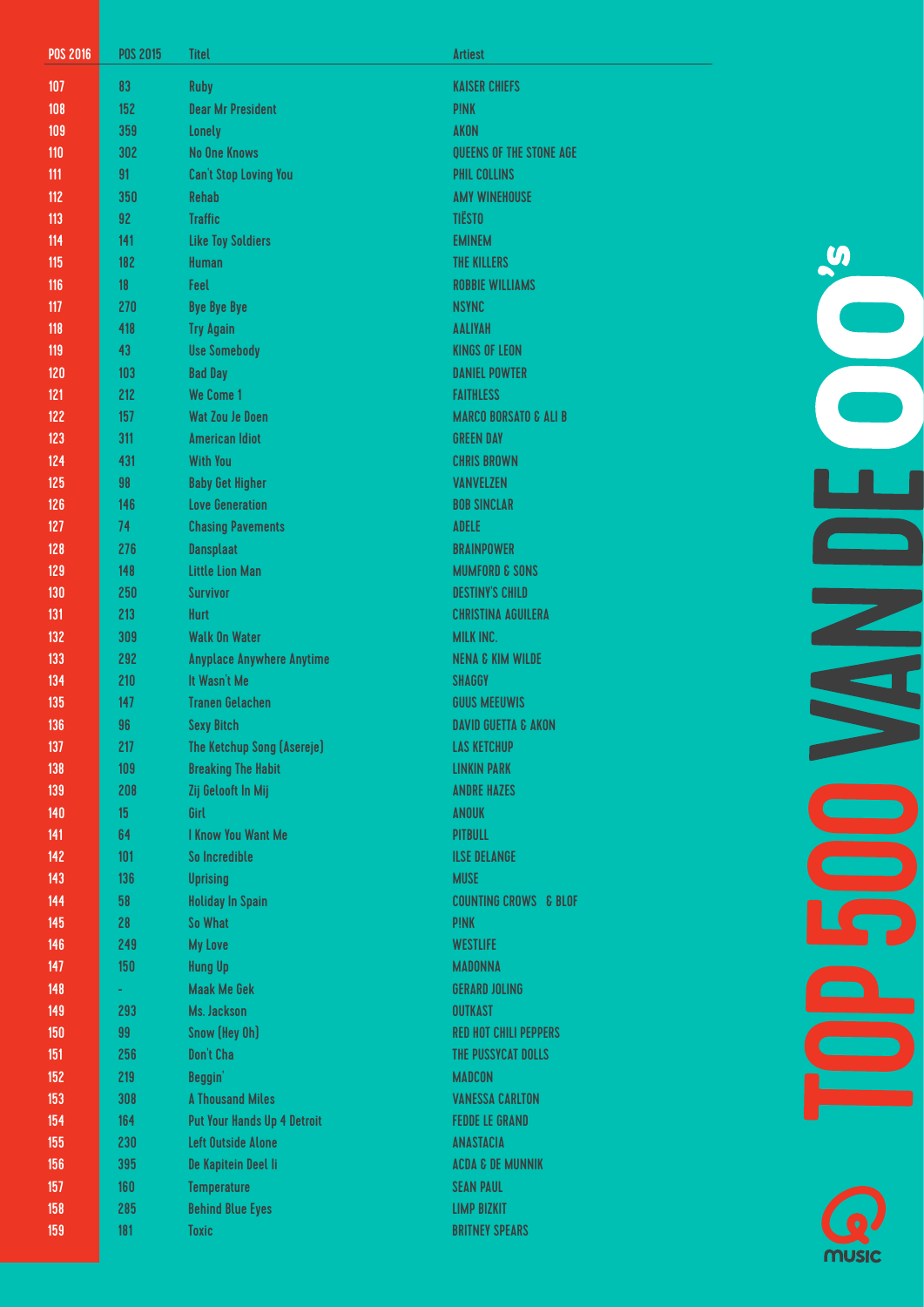| <b>POS 2016</b> | <b>POS 2015</b>     | <b>Titel</b>                                               | <b>Artiest</b>                         |                |
|-----------------|---------------------|------------------------------------------------------------|----------------------------------------|----------------|
| 160             | 176                 | <b>Talk</b>                                                | COLDPLAY                               |                |
| 161             | 129                 | No One                                                     | <b>ALICIA KEYS</b>                     |                |
| 162             | $\omega_{\rm{eff}}$ | <b>Toppertje!</b>                                          | <b>GUILLERMO &amp; TROPICAL DANNY</b>  |                |
| 163             | 80                  | Drops Of Jupiter (Tell Me)                                 | <b>TRAIN</b>                           |                |
| 164             | 392                 | <b>Hollaback Girl</b>                                      | <b>GWEN STEFANI</b>                    |                |
| 165             | 122                 | <b>Rain Down On Me</b>                                     | <b>KANE</b>                            |                |
| 166             | 405                 | Shut Up                                                    | <b>BLACK EYED PEAS</b>                 |                |
| 167             | 165                 | <b>Complicated</b>                                         | <b>AVRIL LAVIGNE</b>                   |                |
| 168             | 260                 | <b>Evacuate The Dancefloor</b>                             | CASCADA                                |                |
| 169             | 39                  | Geef Mij Je Angst                                          | <b>GUUS MEEUWIS</b>                    |                |
| 170             | 267                 | <b>She Wants To Move</b>                                   | <b>N.E.R.D.</b>                        |                |
| 171             | ä,                  | <b>Hey Sexy Lady</b>                                       | <b>SHAGGY</b>                          |                |
| 172             | 116                 | <b>Because Of You</b>                                      | <b>KELLY CLARKSON</b>                  |                |
| 173             | 221                 | <b>Harder Better Faster Stronger</b>                       | <b>DAFT PUNK</b>                       |                |
| 174             | 438                 | <b>Big Girls Don't Cry</b>                                 | <b>FERGIE</b>                          |                |
| 175             | 128                 | <b>All Summer Long</b>                                     | <b>KID ROCK</b>                        |                |
| 176             | 174                 | <b>Unwritten</b>                                           | <b>NATASHA BEDINGFIELD</b>             |                |
| 177             | 357                 | Jij Bent Zo                                                | <b>JEROEN VAN DER BOOM</b>             |                |
| 178             | 142                 | Let's Get Loud                                             | <b>JENNIFER LOPEZ</b>                  |                |
| 179             | ÷.                  | <b>Heaven</b>                                              | <b>DJ SAMMY &amp; DO</b>               |                |
| 180             | 143                 | <b>Three Days In A Row</b>                                 | <b>ANOUK</b>                           |                |
| 181             | 162                 | <b>Escape</b>                                              | <b>ENRIQUE IGLESIAS</b>                |                |
| 182             | 126                 | <b>Dansen Aan Zee</b>                                      | <b>BLOF</b>                            |                |
| 183             | 49                  | <b>All The Small Things</b>                                | <b>BLINK 182</b>                       |                |
| 184             | 274                 | <b>Bleeding Love</b>                                       | <b>LEONA LEWIS</b>                     | Z              |
| 185             | 321                 | <b>Just Like A Pill</b>                                    | <b>PINK</b>                            |                |
| 186             | 155                 | <b>Supergirl</b>                                           | <b>REAMONN</b>                         |                |
| 187             | 24                  | <b>Don't Stop The Music</b>                                | <b>RIHANNA</b>                         |                |
| 188             | 303                 | <b>Lopen Op Het Water</b>                                  | <b>MARCO BORSATO &amp; SITA</b>        |                |
| 189             | 79                  | <b>Fighter</b>                                             | <b>CHRISTINA AGUILERA</b>              |                |
| 190             | 289                 | <b>She Bangs</b>                                           | <b>RICKY MARTIN</b>                    |                |
| 191             | 66                  | <b>What Goes Around Comes Around</b>                       | <b>JUSTIN TIMBERLAKE</b>               |                |
| 192             | 132                 | <b>Haus Am See</b>                                         | <b>PETER FOX</b>                       | $\blacksquare$ |
| 193             | 44                  | <b>Hot N Cold</b>                                          | <b>KATY PERRY</b>                      |                |
| 194             | 330                 | <b>Dilemma</b>                                             | <b>NELLY &amp; KELLY ROWLAND</b>       |                |
| 195             | 367                 | <b>City Of Blinding Lights</b>                             | U <sub>2</sub><br><b>ALIZEE</b>        | Ē              |
| 196             | 488                 | Moi Lolita                                                 | <b>MIKA</b>                            |                |
| 197<br>198      | 69<br>328           | <b>Grace Kelly</b><br><b>Slaap Lekker (Fantastig Toch)</b> | <b>DIGGY DEX &amp; EVA DE ROOVERE</b>  |                |
| 199             | 236                 | <b>Behind These Hazel Eyes</b>                             | <b>KELLY CLARKSON</b>                  |                |
| 200             | 484                 | <b>Sky And Sand</b>                                        | <b>PAUL KALKBRENNER</b>                |                |
| 201             | 215                 | <b>Binnen</b>                                              | <b>MARCO BORSATO</b>                   | E              |
| 202             | 421                 | <b>Cleanin' Out My Closet</b>                              | <b>EMINEM</b>                          |                |
| 203             | ÷.                  | I Write Sins Not Tragedies                                 | <b>PANIC! AT THE DISCO</b>             |                |
| 204             | 118                 | <b>The Riddle</b>                                          | <b>GIGI D'AGOSTINO</b>                 |                |
| 205             | 163                 | Hallelujah                                                 | <b>LISA LOIS</b>                       |                |
| 206             | 37                  | Mr. Brightside                                             | THE KILLERS                            |                |
| 207             | 209                 | No Air                                                     | <b>JORDIN SPARKS &amp; CHRIS BROWN</b> |                |
| 208             | 255                 | <b>Accidentally In Love</b>                                | <b>COUNTING CROWS</b>                  |                |
| 209             | 371                 | Zij Maakt Het Verschil                                     | <b>DE POEMA'S</b>                      |                |
| 210             | ä,                  | <b>Amerika</b>                                             | <b>RAMMSTEIN</b>                       |                |
| 211             | 171                 | <b>Hometown Glory</b>                                      | ADELE                                  |                |
| 212             | 315                 | <b>Because The Night</b>                                   | <b>JAN WAYNE</b>                       |                |
|                 |                     |                                                            |                                        |                |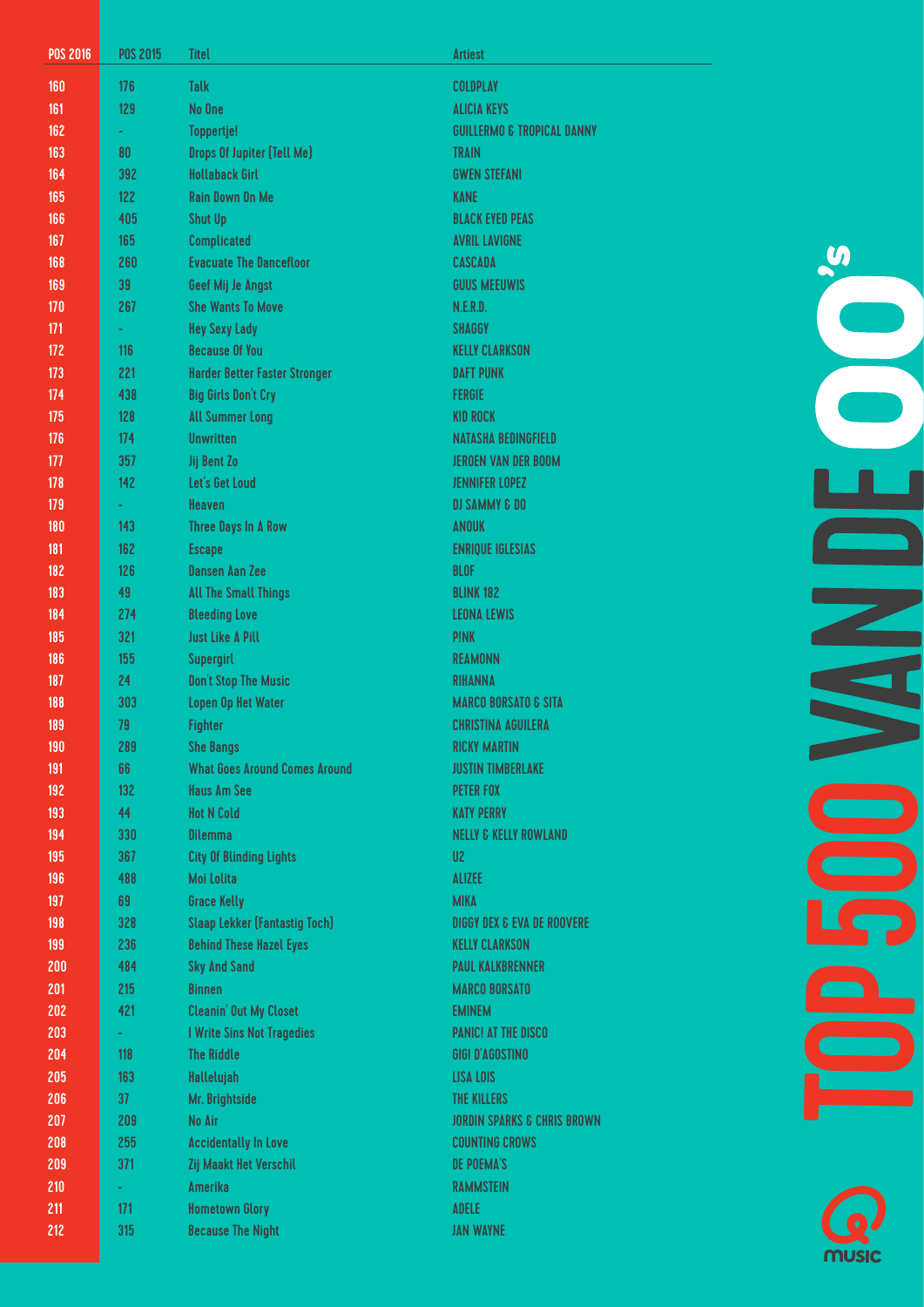| <b>POS 2016</b> | <b>POS 2015</b> | <b>Titel</b>                                                        | <b>Artiest</b>                        |                  |
|-----------------|-----------------|---------------------------------------------------------------------|---------------------------------------|------------------|
| 213             | 84              | <b>Family Portrait</b>                                              | <b>PINK</b>                           |                  |
| 214             | 268             | <b>Ren Lenny Ren</b>                                                | <b>ACDA &amp; DE MUNNIK</b>           |                  |
| 215             | ä,              | 99 Problems                                                         | JAY Z                                 |                  |
| 216             | 191             | If You're Not The One                                               | <b>DANIEL BEDINGFIELD</b>             |                  |
| 217             | 358             | It's My Life                                                        | <b>NO DOUBT</b>                       |                  |
| 218             | 177             | <b>Everything</b>                                                   | <b>MICHAEL BUBLE</b>                  |                  |
| 219             | 73              | <b>Teenage Dirtbag</b>                                              | <b>WHEATUS</b>                        |                  |
| 220             | 125             | <b>Whatcha Say</b>                                                  | <b>JASON DERULO</b>                   |                  |
| 221             | 253             | <b>Inside My Head</b>                                               | <b>DI-RECT</b>                        | <b>U)</b>        |
| 222             | 345             | Can't Get You Out Of My Head                                        | <b>KYLIE MINOGUE</b>                  |                  |
| 223             | ä,              | <b>Supermassive Black Hole</b>                                      | <b>MUSE</b>                           |                  |
| 224             | 140             | One                                                                 | <b>MARY J BLIGE &amp; U2</b>          |                  |
| 225             | 452             | <b>Infinity 2008</b>                                                | <b>GURU JOSH</b>                      |                  |
| 226             | ä,              | <b>Woman</b>                                                        | ANOUK                                 |                  |
| 227             | 342             | Vrienden Voor Het Leven                                             | <b>JAN SMIT</b>                       |                  |
| 228             | 393             | <b>Wherever You Will Go</b>                                         | THE CALLING                           |                  |
| 229             | 149             | Listen                                                              | <b>BEYONCÉ</b>                        |                  |
| 230             |                 | <b>Never Say Never</b>                                              | ARMIN VAN BUUREN & JACQUELINE GOVAERT |                  |
| 231             | 226             | <b>Butterfly</b>                                                    | <b>CRAZY TOWN</b>                     |                  |
| 232             | 216             | <b>Chariot</b>                                                      | <b>GAVIN DEGRAW</b>                   | <u>e a </u>      |
| 233             |                 | <b>Takin' Back My Love</b>                                          | <b>ENRIQUE IGLESIAS &amp; CIARA</b>   |                  |
| 234             | 186             | <b>Year 3000</b>                                                    | <b>BUSTED</b>                         | E                |
| 235             | 175             | Don't Lie                                                           | <b>BLACK EYED PEAS</b>                |                  |
| 236             | 172             | Drop It                                                             | <b>SCOOP</b>                          | ÷.               |
| 237             | 224             | <b>Hey There Delilah</b>                                            | <b>PLAIN WHITE T'S</b>                | $\blacktriangle$ |
| 238             | 107             | <b>Shut Up And Drive</b>                                            | <b>RIHANNA</b>                        |                  |
| 239             | 110             | <b>Sexyback</b>                                                     | <b>JUSTIN TIMBERLAKE</b>              |                  |
| 240             | 396             | <b>Can't Fight The Moonlight</b>                                    | <b>LEANN RIMES</b>                    |                  |
| 241             | 473             | <b>Monsoon</b>                                                      | <b>TOKIO HOTEL</b>                    |                  |
| 242             | 200             | <b>A Little Less Conversation</b>                                   | <b>JXL &amp; ELVIS PRESLEY</b>        |                  |
| 243<br>244      | 196<br>351      | <b>Run</b>                                                          | <b>SNOW PATROL</b><br><b>PINK</b>     |                  |
| 245             | 144             | <b>Get The Party Started</b><br>Show Me The Meaning Of Being Lonely | <b>BACKSTREET BOYS</b>                | ć                |
| 246             | 447             | <b>Silence</b>                                                      | <b>DELERIUM &amp; SARAH MCLACHLAN</b> |                  |
| 247             | 373             | Happy?                                                              | <b>INTWINE</b>                        |                  |
| 248             | ÷,              | <b>You Sang To Me</b>                                               | <b>MARC ANTHONY</b>                   |                  |
| 249             | 53              | The Saints Are Coming                                               | <b>U2 &amp; GREEN DAY</b>             | ă                |
| 250             | 130             | <b>Just Breathe</b>                                                 | <b>PEARL JAM</b>                      |                  |
| 251             | 262             | <b>Get Busy</b>                                                     | <b>SEAN PAUL</b>                      |                  |
| 252             | 199             | <b>The Climb</b>                                                    | <b>MILEY CYRUS</b>                    |                  |
| 253             | 411             | <b>Hanging By A Moment</b>                                          | <b>LIFEHOUSE</b>                      |                  |
| 254             | 239             | Dat Komt Door Jou                                                   | <b>GUUS MEEUWIS</b>                   | Ξ                |
| 255             | 192             | <b>Just Dance</b>                                                   | <b>LADY GAGA</b>                      |                  |
| 256             | 403             | <b>Everybody's Changing</b>                                         | <b>KEANE</b>                          | E                |
| 257             |                 | Me Gustas Tu                                                        | <b>MANU CHAO</b>                      |                  |
| 258             | 185             | <b>The World's Greatest</b>                                         | R. KELLY                              |                  |
| 259             | 195             | <b>Candy Shop</b>                                                   | 50 CENT                               |                  |
| 260             | 257             | <b>Stand My Ground</b>                                              | <b>WITHIN TEMPTATION</b>              |                  |
| 261             |                 | I'm A Slave 4 U                                                     | <b>BRITNEY SPEARS</b>                 |                  |
| 262             |                 | <b>Thank You For Loving Me</b>                                      | <b>BON JOVI</b>                       |                  |
| 263             |                 | <b>On The Move</b>                                                  | <b>BARTHEZZ</b>                       |                  |
| 264             | 310             | <b>Just Hold Me</b>                                                 | <b>MARIA MENA</b>                     |                  |
| 265             |                 | <b>Sing For The Moment</b>                                          | <b>EMINEM</b>                         |                  |
|                 |                 |                                                                     |                                       |                  |

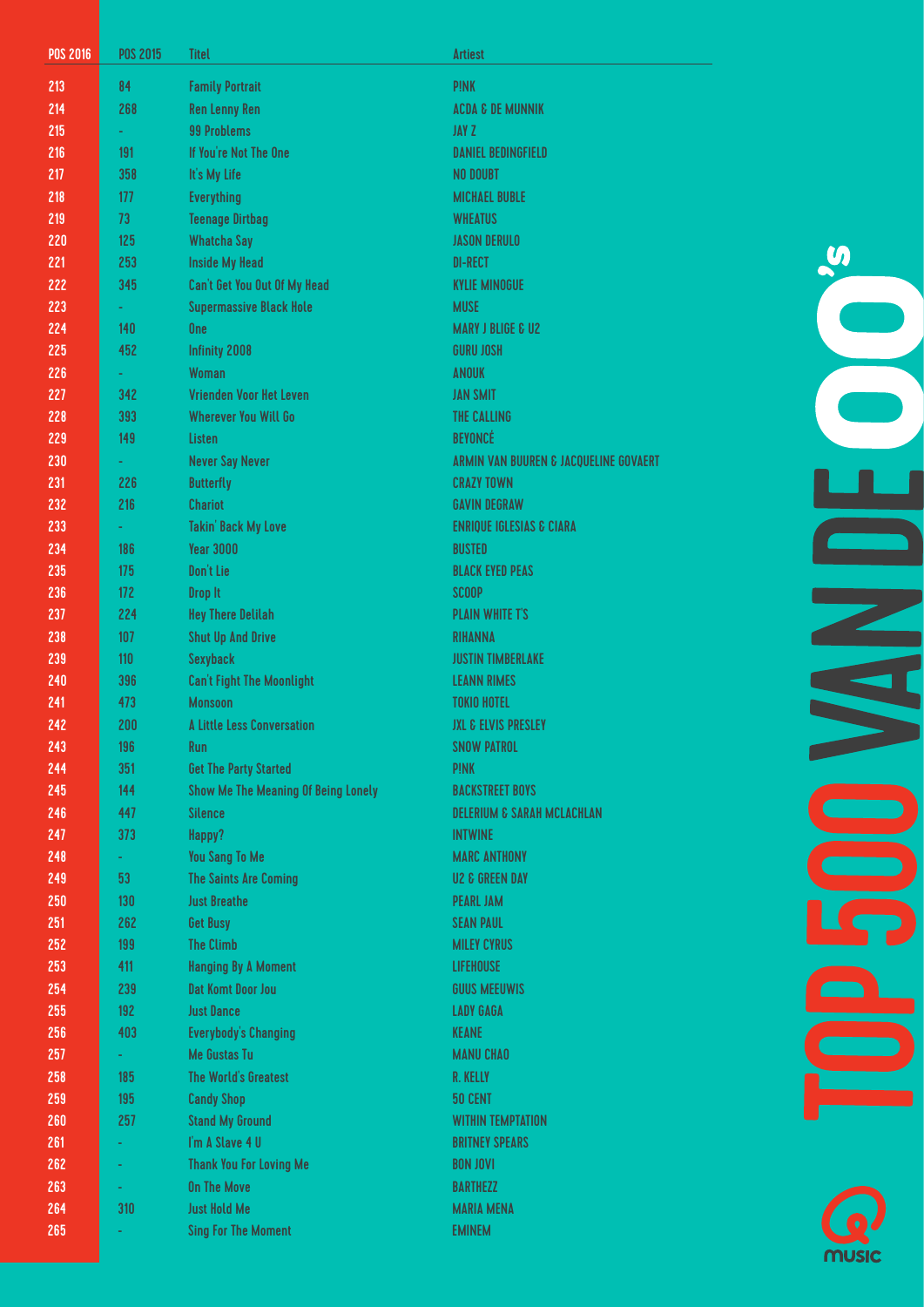| <b>POS 2016</b> | <b>POS 2015</b> | <b>Titel</b>                              | <b>Artiest</b>                                     |                       |
|-----------------|-----------------|-------------------------------------------|----------------------------------------------------|-----------------------|
| 266             | 336             | <b>Disturbia</b>                          | <b>RIHANNA</b>                                     |                       |
| 267             | 287             | <b>Zinloos</b>                            | <b>LANGE FRANS &amp; BAAS B &amp; NINTHE</b>       |                       |
| 268             | 183             | Am To Pm                                  | <b>CHRISTINA MILIAN</b>                            |                       |
| 269             | 314             | <b>Goodbye My Lover</b>                   | <b>JAMES BLUNT</b>                                 |                       |
| 270             | 487             | Drop It Like It's Hot                     | <b>PHARRELL WILLIAMS &amp; SNOOP DOGG</b>          |                       |
| 271             | ÷,              | <b>Hart Van Mijn Gevoel</b>               | <b>DE KAST</b>                                     |                       |
| 272             | 273             | Push Up                                   | <b>FREESTYLERS</b>                                 |                       |
| 273             | ÷.              | Ain't It Funny                            | <b>JENNIFER LOPEZ</b>                              |                       |
| 274             | 214             | <b>Tribute</b>                            | <b>TENACIOUS D</b>                                 | $\boldsymbol{\omega}$ |
| 275             | 234             | Let's Get It Started                      | <b>BLACK EYED PEAS</b>                             |                       |
| 276             | 444             | Let Me Love You                           | <b>MARIO</b>                                       |                       |
| 277             | 133             | <b>Dani California</b>                    | <b>RED HOT CHILI PEPPERS</b>                       |                       |
| 278             | ÷,              | <b>Slaap</b>                              | THE OPPOSITES                                      |                       |
| 279             | 169             | <b>Anyone Of Us (Stupid Mistake)</b>      | <b>GARETH GATES</b>                                |                       |
| 280             | 282             | <b>Tik Tok</b>                            | <b>KESHA</b>                                       |                       |
| 281             | 189             | <b>One Word</b>                           | <b>ANOUK</b>                                       |                       |
| 282             | 386             | I Don't Feel Like Dancin'                 | <b>SCISSOR SISTERS</b>                             |                       |
| 283             | 468             | <b>Outta Here</b>                         | <b>ESMEE DENTERS</b>                               |                       |
| 284             | ÷.              | <b>Sorry Seems To Be The Hardest Word</b> | <b>BLUE &amp; ELTON JOHN</b>                       |                       |
| 285             | 188             | Flight 643                                | <b>TIËSTO</b>                                      |                       |
| 286             |                 | <b>Hands Clean</b>                        | <b>ALANIS MORISSETTE</b>                           |                       |
| 287             | 450             | <b>Ayo Technology</b>                     | <b>MILOW</b>                                       |                       |
| 288             | 205             | The Way I Are                             | <b>TIMBALAND &amp; KERI HILSON</b>                 |                       |
| 289             | 416             | Crazy                                     | <b>GNARLS BARKLEY</b>                              |                       |
| 290             | 446             | <b>Broken Strings</b>                     | <b>JAMES MORRISON &amp; NELLY FURTADO</b>          |                       |
| 291             | 313             | <b>Rosanne</b>                            | <b>NICK &amp; SIMON</b>                            |                       |
| 292             | ÷               | <b>Senorita</b>                           | <b>JUSTIN TIMBERLAKE</b>                           |                       |
| 293             | 347             | <b>Sweet About Me</b>                     | <b>GABRIELLA CILMI</b>                             |                       |
| 294             |                 | <b>Because I Got High</b>                 | <b>AFROMAN</b>                                     |                       |
| 295             |                 | <b>Not In Love</b>                        | <b>ENRIQUE IGLESIAS &amp; KELIS</b>                |                       |
| 296             | 206             | Stuck In A Moment You Can't Get Out Of    | U <sub>2</sub>                                     |                       |
| 297             |                 | <b>Pon De Replay</b>                      | <b>RIHANNA</b>                                     |                       |
| 298             | ÷               | Lucky                                     | <b>JASON MRAZ &amp; COLBIE CAILLAT</b>             |                       |
| 299             | 349             | Que Si Que No                             | <b>JODY BERNAL</b>                                 |                       |
| 300             | 288             | <b>Underneath Your Clothes</b>            | <b>SHAKIRA</b>                                     |                       |
| 301             | 326             | I Don't Want To Be                        | <b>GAVIN DEGRAW</b>                                | $\blacksquare$        |
| 302             |                 | <b>Frozen Flame</b>                       | <b>JECKYLL &amp; HYDE</b>                          |                       |
| 303             |                 | <b>Breakaway</b>                          | <b>KELLY CLARKSON</b>                              |                       |
| 304             | ٠               | <b>Rollin'</b>                            | <b>LIMP BIZKIT</b>                                 |                       |
| 305             |                 | I Don't Need A Man                        | THE PUSSYCAT DOLLS                                 |                       |
| 306             | ÷.              | <b>Clint Eastwood</b>                     | GORILLAZ                                           |                       |
| 307             | 363             | <b>Haven't Met You Yet</b>                | <b>MICHAEL BUBLE</b>                               |                       |
| 308             | ÷               | <b>Crying At The Discotheque</b>          | <b>ALCAZAR</b>                                     |                       |
| 309             | 355             | I Don't Wanna Hurt                        | <b>ANOUK</b>                                       |                       |
| 310             | $\omega$        | <b>Bliss</b>                              | <b>MUSE</b>                                        |                       |
| 311             | 397             | <b>Replay</b>                             | <b>IYAZ &amp; SEAN KINGSTON</b>                    |                       |
| 312             | 331             | Hurt                                      | <b>JOHNNY CASH</b><br><b>RED HOT CHILI PEPPERS</b> |                       |
| 313             | 376             | <b>Otherside</b>                          |                                                    |                       |
| 314             | 232             | <b>Désenchantée</b>                       | <b>KATE RYAN</b>                                   |                       |
| 315             | 324             | In My Place                               | COLDPLAY                                           |                       |
| 316             | 278             | <b>Lovestoned (I Think She Knows)</b>     | <b>JUSTIN TIMBERLAKE</b>                           |                       |
| 317<br>318      | 389<br>298      | <b>Whole Again</b>                        | <b>ATOMIC KITTEN</b>                               |                       |
|                 |                 | Far Away                                  | NICKELBACK                                         | <b>MUSIC</b>          |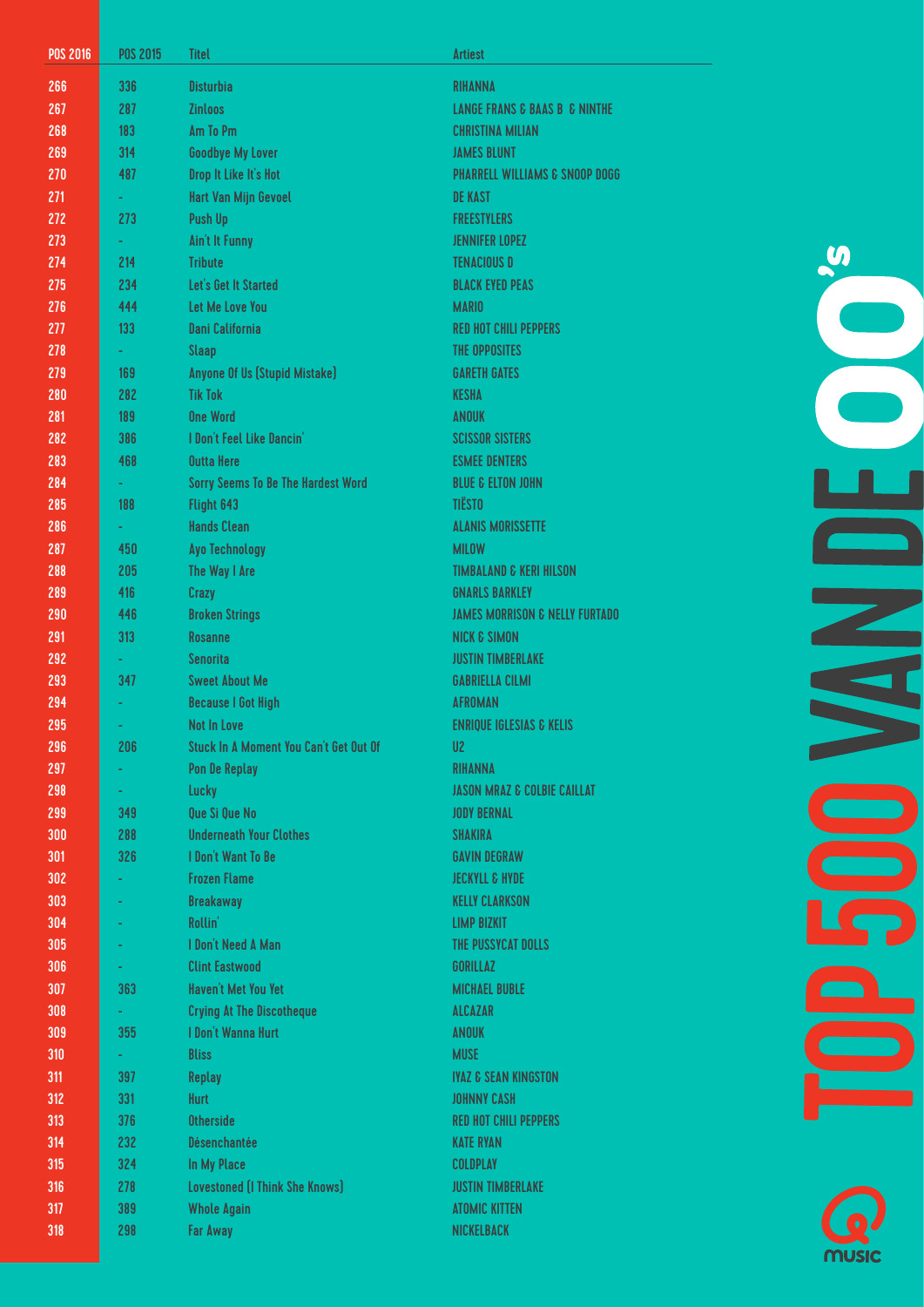| <b>POS 2016</b> | <b>POS 2015</b> | <b>Titel</b>                    | <b>Artiest</b>                               |
|-----------------|-----------------|---------------------------------|----------------------------------------------|
| 319             | 459             | <b>Living On Video</b>          | <b>PAKITO</b>                                |
| 320             | 462             | <b>Ignition (Remix)</b>         | <b>R. KELLY</b>                              |
| 321             | 445             | <b>Somebody Told Me</b>         | THE KILLERS                                  |
| 322             | ä,              | <b>Superstar</b>                | <b>JAMELIA</b>                               |
| 323             | 370             | <b>Stop And Stare</b>           | <b>ONEREPUBLIC</b>                           |
| 324             | 424             | <b>Tijdmachine</b>              | DIO & SEF                                    |
| 325             | 352             | 9 Crimes                        | <b>DAMIEN RICE</b>                           |
| 326             | 439             | <b>Kings And Queens</b>         | <b>30 SECONDS TO MARS</b>                    |
| 327             | ÷,              | <b>Rise &amp; Fall</b>          | <b>CRAIG DAVID &amp; STING</b>               |
| 328             | 435             | <b>Satisfaction</b>             | <b>BENNY BENASSI</b>                         |
| 329             | 401             | <b>Everytime</b>                | <b>BRITNEY SPEARS</b>                        |
| 330             | ÷.              | <b>Take Me Out</b>              | <b>FRANZ FERDINAND</b>                       |
| 331             | 247             | <b>Mooie Dag</b>                | <b>BLOF</b>                                  |
| 332             | ÷.              | <b>Breathe</b>                  | <b>BLU CANTRELL &amp; SEAN PAUL</b>          |
| 333             | 423             | <b>Modern World</b>             | <b>ANOUK</b>                                 |
| 334             | ÷               | <b>Turn Me On</b>               | <b>KEVIN LYTTLE</b>                          |
| 335             | 167             | 21 Guns                         | <b>GREEN DAY</b>                             |
| 336             | 410             | <b>Russian Roulette</b>         | <b>RIHANNA</b>                               |
| 337             | 203             | Galvanize                       | THE CHEMICAL BROTHERS                        |
| 338             | 159             | <b>Miracle</b>                  | <b>ILSE DELANGE</b>                          |
| 339             | 223             | <b>The Real Slim Shady</b>      | <b>EMINEM</b>                                |
| 340             | 353             | <b>Wicked Way</b>               | <b>WAYLON</b>                                |
| 341             | ÷,              | <b>Daddy Dj</b>                 | <b>DADDY DJ</b>                              |
| 342             | 104             | <b>Yellow</b>                   | <b>COLDPLAY</b>                              |
| 343             | 242             | <b>Can You Hear Me</b>          | <b>ENRIQUE IGLESIAS</b>                      |
| 344             | 306             | <b>Mercy</b>                    | <b>DUFFY</b>                                 |
| 345             | ٠               | <b>American Boy</b>             | <b>ESTELLE &amp; KANYE WEST</b>              |
| 346             | ÷               | <b>Papillon</b>                 | <b>EDITORS</b>                               |
| 347             | 427             | La Tortura                      | <b>SHAKIRA &amp; ALEJANDRO SANZ</b>          |
| 348             | 496             | <b>Times Are Changing</b>       | <b>DI-RECT</b>                               |
| 349             | 312             | I'm Like A Bird                 | <b>NELLY FURTADO</b>                         |
| 350             | 402             | He's A Pirate (Tiesto Remix)    | <b>PIRATES OF THE CARIBBEAN</b>              |
| 351             | ÷.              | <b>A Night Like This</b>        | <b>CARO EMERALD</b>                          |
| 352             | 204             | Home                            | <b>DAUGHTRY</b>                              |
| 353             | 449             | <b>The Sweet Escape</b>         | <b>GWEN STEFANI &amp; AKON</b>               |
| 354             | ÷,              | <b>Happy Ending</b>             | <b>MIKA</b>                                  |
| 355             | 332             | <b>Mas Que Nada</b>             | <b>BLACK EYED PEAS &amp; SERGIO MENDES</b>   |
| 356<br>357      | <b>117</b>      | <b>Rockstar</b>                 | <b>NICKELBACK</b>                            |
| 358             | 120<br>194      | Paparazzi                       | <b>LADY GAGA</b>                             |
| 359             | ÷.              | De Weg<br>I Just Wanna Live     | <b>GUUS MEEUWIS</b><br><b>GOOD CHARLOTTE</b> |
| 360             | 495             | <b>No More Drama</b>            | <b>MARY J BLIGE</b>                          |
| 361             | 156             | <b>Wake Up Call</b>             | <b>MAROON 5</b>                              |
| 362             | 381             | <b>Murder On The Dancefloor</b> | SOPHIE ELLIS-BEXTOR                          |
| 363             | 47              | <b>Hot In Herre</b>             | <b>NELLY</b>                                 |
| 364             | 398             | Sober                           | <b>PINK</b>                                  |
| 365             | 291             | <b>Miss California</b>          | <b>DANTE THOMAS &amp; PRAS MICHEL</b>        |
| 366             | 193             | <b>No Surrender</b>             | <b>KANE</b>                                  |
| 367             | ÷               | <b>Say My Name</b>              | <b>DESTINY'S CHILD</b>                       |
| 368             | 469             | <b>Dance With Somebody</b>      | <b>MANDO DIAO</b>                            |
| 369             | 227             | <b>Ordinary People</b>          | <b>JOHN LEGEND</b>                           |
| 370             | 86              | <b>Since U Been Gone</b>        | <b>KELLY CLARKSON</b>                        |
| 371             | 329             | <b>Love Comes Again</b>         | <b>TIËSTO</b>                                |
|                 |                 |                                 |                                              |

 $\blacktriangle$  $\blacksquare$ S

**MUSIC** 

 $\frac{1}{2}$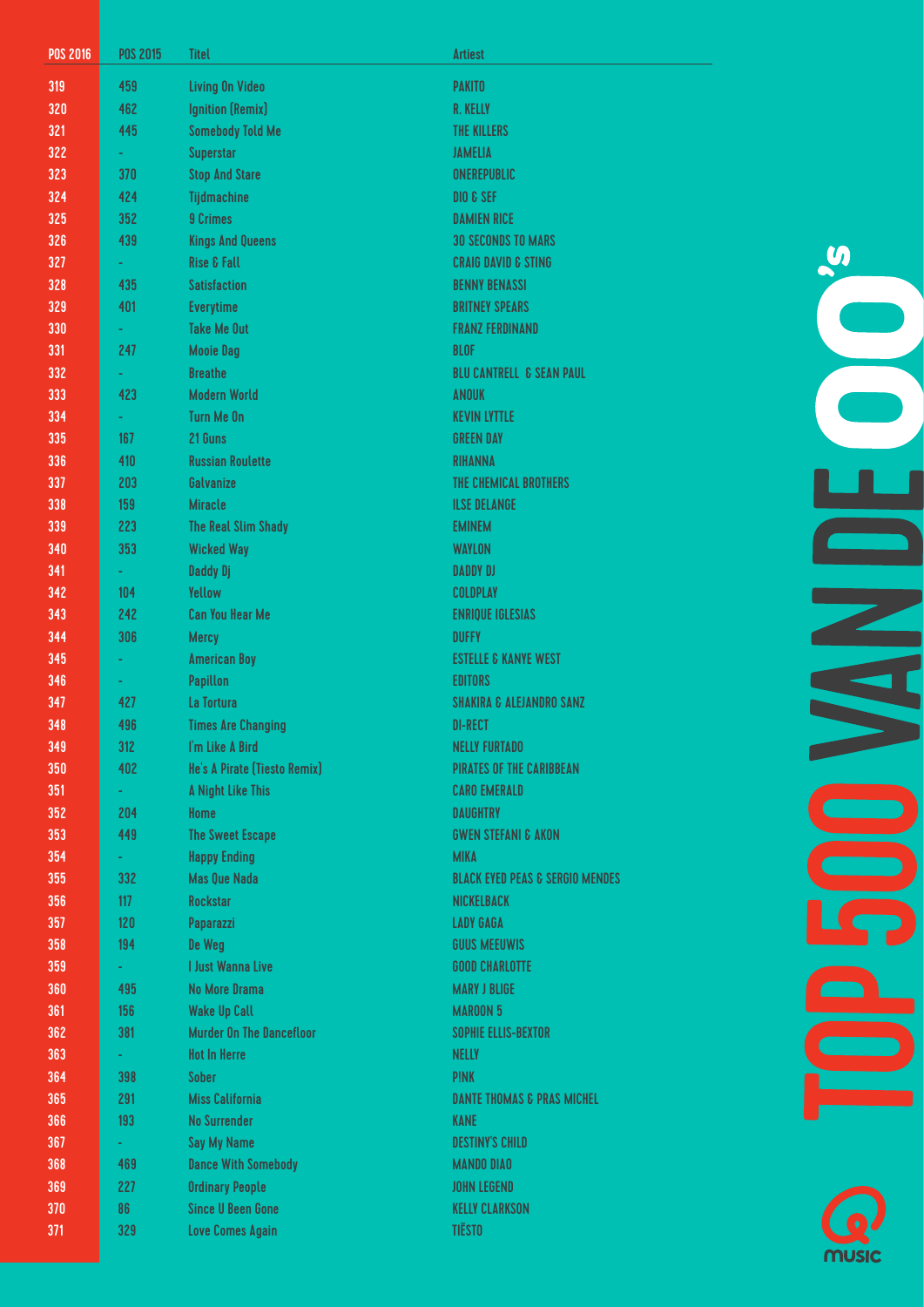| <b>POS 2016</b> | <b>POS 2015</b> | <b>Titel</b>                     | <b>Artiest</b>                      |                |
|-----------------|-----------------|----------------------------------|-------------------------------------|----------------|
| 372             | 476             | <b>Come Undone</b>               | <b>ROBBIE WILLIAMS</b>              |                |
| 373             | 246             | <b>U</b> Remind Me               | <b>USHER</b>                        |                |
| 374             | 399             | <b>Vertigo</b>                   | U <sub>2</sub>                      |                |
| 375             | 85              | In Da Club                       | 50 CENT                             |                |
| 376             | 297             | <b>Push The Button</b>           | <b>SUGABABES</b>                    |                |
| 377             | ä,              | Leave The Light On               | <b>BETH HART</b>                    |                |
| 378             | 323             | <b>Like I Love You</b>           | <b>JUSTIN TIMBERLAKE</b>            |                |
| 379             | 184             | <b>Feel Like Flying</b>          | <b>RACOON</b>                       |                |
| 380             | 338             | Angel                            | <b>SHAGGY</b>                       | <b>U)</b>      |
| 381             | 145             | <b>Take A Bow</b>                | <b>RIHANNA</b>                      |                |
| 382             | 368             | La Camisa Negra                  | <b>JUANES</b>                       |                |
| 383             | 364             | <b>Meet Me Halfway</b>           | <b>BLACK EYED PEAS</b>              |                |
| 384             |                 | <b>You And I</b>                 | <b>WILL YOUNG</b>                   |                |
| 385             |                 | I'm Outta Love                   | <b>ANASTACIA</b>                    |                |
| 386             |                 | Sorry (Live @ Tivoli)            | <b>KYTEMAN</b>                      |                |
| 387             | 456             | <b>Thong Song</b>                | <b>SISQO</b>                        |                |
| 388             |                 | <b>Look Through My Eyes</b>      | <b>PHIL COLLINS</b>                 |                |
| 389             |                 | <b>Can't Stop</b>                | <b>RED HOT CHILI PEPPERS</b>        |                |
| 390             |                 | What If                          | <b>KATE WINSLET</b>                 |                |
| 391             | ÷,              | <b>Me Against The Music</b>      | <b>BRITNEY SPEARS &amp; MADONNA</b> |                |
| 392             | 453             | <b>White Flag</b>                | <b>DIDO</b>                         |                |
| 393             | 437             | Dichterbij Dan Ooit              | <b>BLOF</b>                         |                |
| 394             |                 | <b>Gotta Get Thru This</b>       | <b>DANIEL BEDINGFIELD</b>           |                |
| 395             |                 | <b>All This Time</b>             | <b>MARIA MENA</b>                   |                |
| 396             | ÷,              | <b>Resurection</b>               | <b>PPK</b>                          |                |
| 397             | 220             | Incomplete                       | <b>BACKSTREET BOYS</b>              |                |
| 398             | 433             | <b>Maria Maria</b>               | <b>SANTANA</b>                      |                |
| 399             | 460             | <b>Where'd You Go</b>            | <b>FORT MINOR</b>                   |                |
| 400             | 241             | <b>Jenny From The Block</b>      | <b>JENNIFER LOPEZ</b>               |                |
| 401             | 455             | <b>Memories</b>                  | <b>WITHIN TEMPTATION</b>            |                |
| 402             | 454             | My Love                          | <b>JUSTIN TIMBERLAKE</b>            |                |
| 403             |                 | <b>Last Resort</b>               | <b>PAPA ROACH</b>                   |                |
| 404             | 87              | <b>She's The One</b>             | <b>ROBBIE WILLIAMS</b>              |                |
| 405             | ÷.              | <b>Nobody Wants To Be Lonely</b> | RICKY MARTIN & CHRISTINA AGUILERA   | $\blacksquare$ |
| 406             | 105             | Freefall                         | <b>JECKYLL &amp; HYDE</b>           |                |
| 407             | 222             | <b>Daughters</b>                 | <b>JOHN MAYER</b>                   | $\blacksquare$ |
| 408             | 304             | <b>You Rock My World</b>         | <b>MICHAEL JACKSON</b>              |                |
| 409             | ÷.              | <b>Beautiful Girls</b>           | <b>SEAN KINGSTON</b>                |                |
| 410             | 102             | <b>Sonne</b>                     | <b>RAMMSTEIN</b>                    |                |
| 411             |                 | 7 Days                           | <b>CRAIG DAVID</b>                  |                |
| 412             | 322             | <b>So Yesterday</b>              | <b>HILARY DUFF</b>                  |                |
| 413             | 286             | <b>Bootylicious</b>              | <b>DESTINY'S CHILD</b>              |                |
| 414             |                 | <b>If Tomorrow Never Comes</b>   | <b>RONAN KEATING</b>                |                |
| 415             | ÷.              | <b>From Yesterday</b>            | <b>30 SECONDS TO MARS</b>           |                |
| 416             | 474             | <b>Smack That</b>                | <b>AKON &amp; EMINEM</b>            |                |
| 417             | 272             | <b>Good God</b>                  | <b>ANOUK</b>                        |                |
| 418             | 283             | <b>Patience</b>                  | <b>TAKE THAT</b>                    |                |
| 419             |                 | <b>Riverside</b>                 | <b>SIDNEY SAMSON</b>                |                |
| 420             | ÷.              | <b>Trouble</b>                   | <b>PINK</b>                         |                |
| 421             | 415             | <b>Brother</b>                   | <b>RACOON</b>                       |                |
|                 |                 |                                  |                                     |                |
| 422             | 218             | <b>Starlight</b>                 | <b>MUSE</b><br><b>EVE</b>           |                |
| 423             | 387             | <b>Who's That Girl</b>           |                                     |                |
| 424             |                 | 1973                             | <b>JAMES BLUNT</b>                  | <b>MUSIC</b>   |

Ξ

P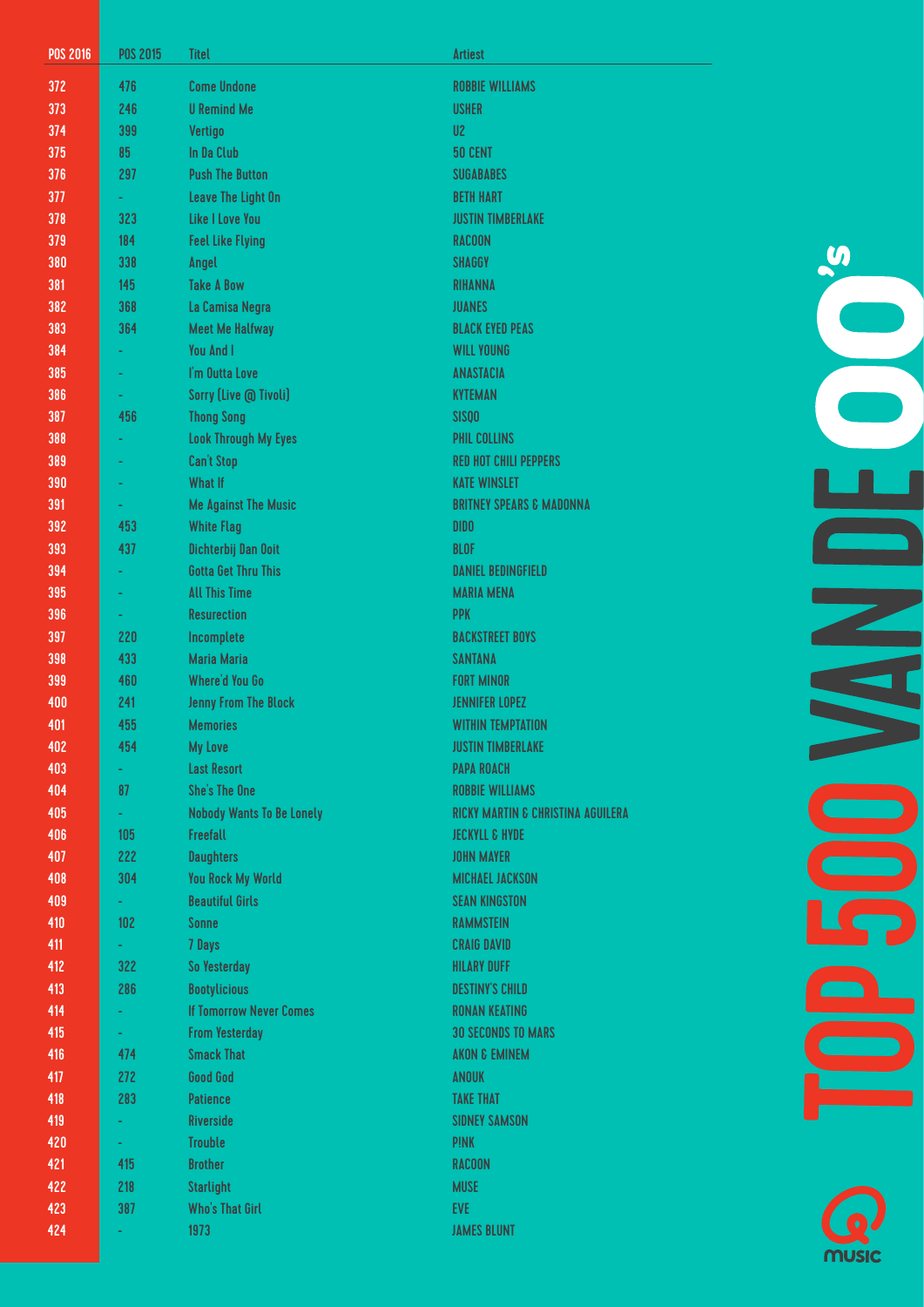| <b>POS 2016</b> | <b>POS 2015</b>     | <b>Titel</b>                                 | <b>Artiest</b>                                 |           |
|-----------------|---------------------|----------------------------------------------|------------------------------------------------|-----------|
| 425             | 374                 | <b>Makes Me Wonder</b>                       | <b>MAROON 5</b>                                |           |
| 426             | ÷,                  | <b>Right Here Right Now</b>                  | <b>RAFFAELA</b>                                |           |
| 427             | ä,                  | Komodo                                       | <b>MAURO PICOTTO</b>                           |           |
| 428             | 497                 | Never Be The Same Again                      | <b>MELANIE C</b>                               |           |
| 429             | $\omega$            | <b>American Pie</b>                          | <b>MADONNA</b>                                 |           |
| 430             | 365                 | <b>Just Say Yes</b>                          | <b>SNOW PATROL</b>                             |           |
| 431             | 384                 | <b>Signs</b>                                 | <b>SNOOP DOGG &amp; JUSTIN TIMBERLAKE</b>      |           |
| 432             | 151                 | <b>Supreme</b>                               | <b>ROBBIE WILLIAMS</b>                         |           |
| 433             | ÷                   | <b>Gotta Tell You</b>                        | <b>SAMANTHA MUMBA</b>                          | <b>SP</b> |
| 434             | 491                 | <b>Built To Last</b>                         | <b>MELEE</b>                                   |           |
| 435             | ä,                  | <b>Broad Daylight</b>                        | <b>GABRIEL RIOS</b>                            |           |
| 436             | 481                 | <b>Another Chance</b>                        | <b>ROGER SANCHEZ</b>                           |           |
| 437             | ÷.                  | <b>Pure Shores</b>                           | <b>ALL SAINTS</b>                              |           |
| 438             | 300                 | <b>Big Yellow Taxi</b>                       | <b>COUNTING CROWS</b>                          |           |
| 439             | 280                 | <b>Lady Marmalade</b>                        | <b>CHRISTINA AGUILERA &amp; MYA &amp; PINK</b> |           |
| 440             | 124                 | <b>Bubbly</b>                                | <b>COLBIE CAILLAT</b>                          |           |
| 441             | ä,                  | <b>Miss Independent</b>                      | NE-YO                                          |           |
| 442             | 390                 | <b>Fascination</b>                           | <b>ALPHABEAT</b>                               |           |
| 443             | 341                 | <b>These Words</b>                           | NATASHA BEDINGFIELD                            |           |
| 444             | ÷.                  | <b>Adagio For Strings</b>                    | <b>TIËSTO</b>                                  |           |
| 445             | 451                 | Trackin'                                     | <b>BILLY CRAWFORD</b>                          |           |
| 446             | 265                 | <b>In The Shadows</b>                        | <b>THE RASMUS</b>                              |           |
| 447             | 266                 | <b>Irreplaceable</b>                         | <b>BEYONCÉ</b>                                 |           |
| 448             | 295                 | <b>Don't Phunk With My Heart</b>             | <b>BLACK EYED PEAS</b>                         |           |
| 449             | 279                 | <b>Speed Of Sound</b>                        | COLDPLAY                                       |           |
| 450             | 356                 | <b>Without Me</b>                            | <b>EMINEM</b>                                  |           |
| 451             | ÷                   | My Life Would Suck Without You               | <b>KELLY CLARKSON</b>                          |           |
| 452             | 346                 | <b>Omarm</b>                                 | <b>BLOF</b>                                    |           |
| 453             | ÷                   | Call On Me                                   | <b>ERIC PRYDZ</b>                              |           |
| 454             | 485                 | You Know I'm No Good                         | <b>AMY WINEHOUSE</b>                           |           |
| 455             |                     | <b>Smooth Criminal</b>                       | <b>ALIEN ANT FARM</b>                          |           |
| 456             | 419                 | <b>You Give Me Something</b>                 | <b>JAMES MORRISON</b>                          |           |
| 457             | 362                 | <b>Independent Women</b>                     | <b>DESTINY'S CHILD</b>                         |           |
| 458             | 319<br>269          | <b>I'll Be Waiting</b><br>S.0.S.             | <b>LENNY KRAVITZ</b><br><b>RIHANNA</b>         |           |
| 459             |                     |                                              | <b>KANE</b>                                    |           |
| 460<br>461      | ÷.<br>320           | <b>Damn Those Eyes</b><br><b>Gold Digger</b> | <b>KANYE WEST &amp; JAMIE FOXX</b>             |           |
| 462             | 318                 | Love Don't Cost A Thing                      | <b>JENNIFER LOPEZ</b>                          |           |
| 463             | ä,                  | <b>Magnificent</b>                           | U <sub>2</sub>                                 |           |
| 464             | $\blacksquare$      | <b>No Worries</b>                            | <b>SIMON WEBBE</b>                             |           |
| 465             | ÷,                  | Jerusalem                                    | <b>ANOUK</b>                                   |           |
| 466             | ÷                   | Superman (It's Not Easy)                     | <b>FIVE FOR FIGHTING</b>                       |           |
| 467             | $\blacksquare$      | <b>Love Come Home</b>                        | <b>DJ JEAN</b>                                 |           |
| 468             | 316                 | <b>Battlefield</b>                           | <b>JORDIN SPARKS</b>                           |           |
| 469             | 248                 | She Moves In Her Own Way                     | THE KOOKS                                      |           |
| 470             | $\omega_{\rm{eff}}$ | <b>Stuck On You</b>                          | 3 <sub>T</sub>                                 |           |
| 471             | 180                 | <b>Welcome To My Life</b>                    | <b>SIMPLE PLAN</b>                             |           |
| 472             | 264                 | <b>Something Beautiful</b>                   | <b>ROBBIE WILLIAMS</b>                         |           |
| 473             | 299                 | <b>Something</b>                             | LASGO                                          |           |
| 474             | 271                 | All Good Things (Come To An End)             | <b>NELLY FURTADO</b>                           |           |
| 475             | 243                 | Photograph                                   | NICKELBACK                                     |           |
| 476             | 443                 | <b>Fuck You</b>                              | <b>LILY ALLEN</b>                              |           |
| 477             | 237                 | Aicha                                        | <b>OUTLANDISH</b>                              |           |
|                 |                     |                                              |                                                |           |

**SIC**